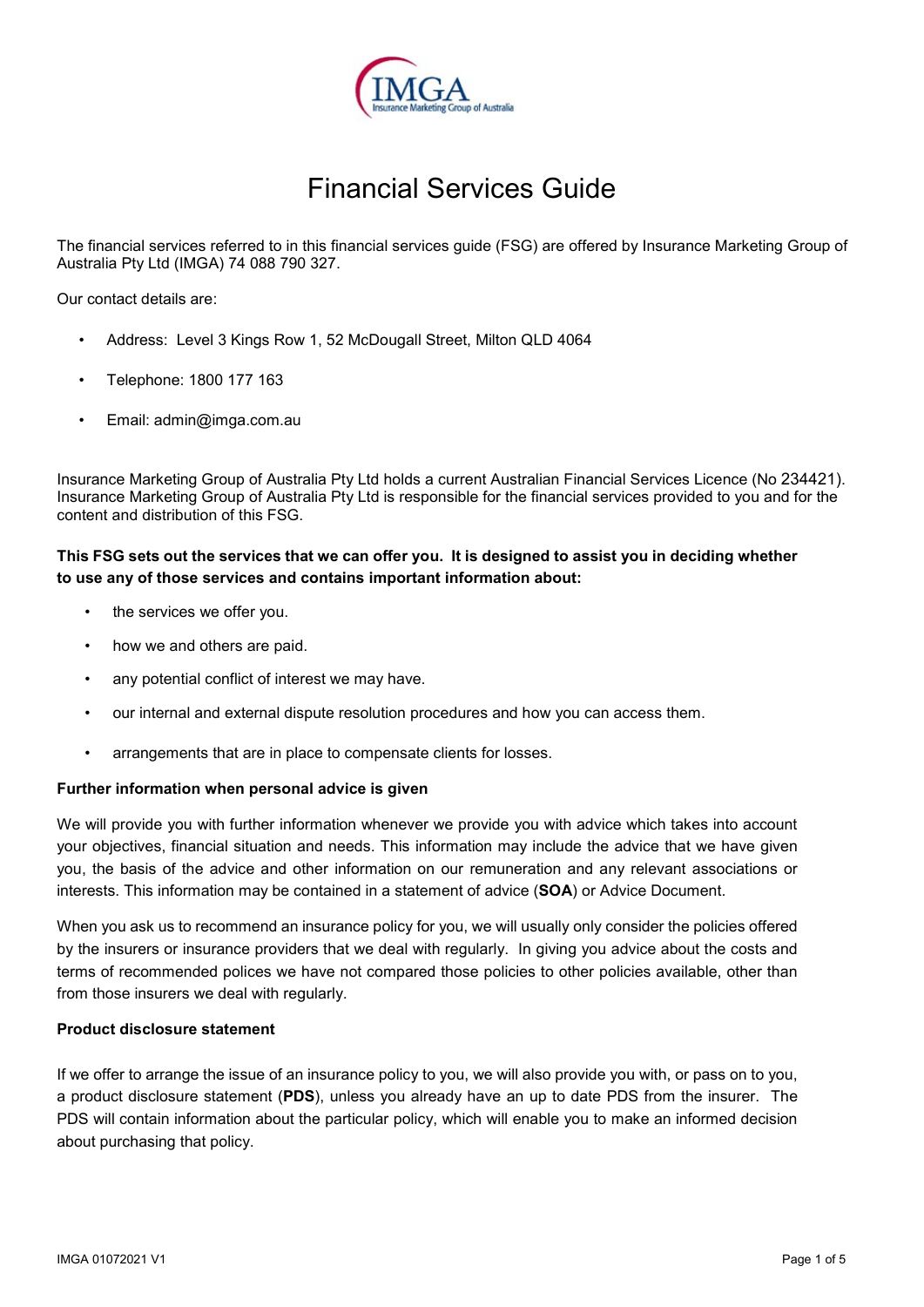

## **Lack of Independence**

Why we are not independent, impartial or unbiased in relation to the provision of personal advice and the impact of this on you

This is because PSC or our representatives receive remuneration from:

- The issuer of the product you buy
- Other third parties for related services provided in connection with the personal advice e.g. premium funders

This remuneration does not impact the price you pay for the product you buy nor reduce our obligation to always act in your best interests. Further in this document explains how this remuneration is calculated and how PSC manages any possible conflict of interests. You are always entitled to request information on your fees and commissions in respect to the products you buy.

| From when does this<br><b>FSG apply?</b>                                                                                                               | This FSG applies from 01 July 2021 and remains valid unless a further FSG is<br>issued to replace it. We may give you a supplementary FSG. It will not replace<br>this FSG but will cover services not covered by this FSG.                                                                                                                                                                                                                                                                  |  |  |
|--------------------------------------------------------------------------------------------------------------------------------------------------------|----------------------------------------------------------------------------------------------------------------------------------------------------------------------------------------------------------------------------------------------------------------------------------------------------------------------------------------------------------------------------------------------------------------------------------------------------------------------------------------------|--|--|
| How can I instruct you?                                                                                                                                | You can contact us to give us instructions by post, phone or email on the contact<br>number or details mentioned on page 1 of this FSG.                                                                                                                                                                                                                                                                                                                                                      |  |  |
| Who is responsible for<br>the financial services<br>provided?                                                                                          | Insurance Marketing Group of Australia Pty Ltd is responsible for the financial<br>services that will be provided to you or through you to your family members,<br>including the distribution of this FSG. Insurance Marketing Group of Australia Pty<br>Ltd is a Corporate Authorised Representative of Professional Services<br>Corporation Pty Ltd which holds a current Australian Financial Services Licence<br>(No.305491). The contact details for IMGA are on the front of this FSG. |  |  |
| What kinds of financial<br>services are you<br>authorised to provide to<br>me and what kinds of<br>financial product/s do<br>those services relate to? | IMGA is authorised to advise and deal in general insurance products to wholesale<br>and retail clients (see definition of retail client on page 5). We will do this on your<br>behalf as your broker unless we tell you otherwise.                                                                                                                                                                                                                                                           |  |  |
|                                                                                                                                                        | Sometimes we will act under a binder or agency we have from an insurer. When<br>we act under a binder or agency, we will be acting as the agent of the insurer.<br>This means that we represent and act for the insurer, not for you. We will tell you<br>when we act under a binder or agency to arrange your insurance or advise you<br>about your insurance needs.                                                                                                                        |  |  |
| Will I receive tailored<br>advice?                                                                                                                     | If required to (and wherever possible) we will give you a Product Disclosure<br>Statement ("PDS") which contains information on the product and its features to<br>assist you make an informed decision about purchasing that product.                                                                                                                                                                                                                                                       |  |  |
|                                                                                                                                                        | If we give our Retail Clients personal advice which takes into account individual<br>objectives, financial situations and needs, we will, if required, provide a<br>Statement of Advice ("SOA") or Advice Document. The information may include<br>the advice given to you, the basis of the advice and other information on our<br>remuneration and any relevant associations or interests.                                                                                                 |  |  |
|                                                                                                                                                        | When we provide a general advice service to you, we will give you a warning<br>which tells you the advice is of a general nature and does not take into<br>consideration your financial situations and needs. You should consider it along<br>with the PDS to decide whether or not the product suits you.                                                                                                                                                                                   |  |  |
|                                                                                                                                                        | You should always carefully read any warnings or additional important<br>information in the advice or in the documentation, we provide you before you<br>make any decision about an insurance policy.                                                                                                                                                                                                                                                                                        |  |  |
|                                                                                                                                                        | Any advice we provide you will only be current at the time we give it.                                                                                                                                                                                                                                                                                                                                                                                                                       |  |  |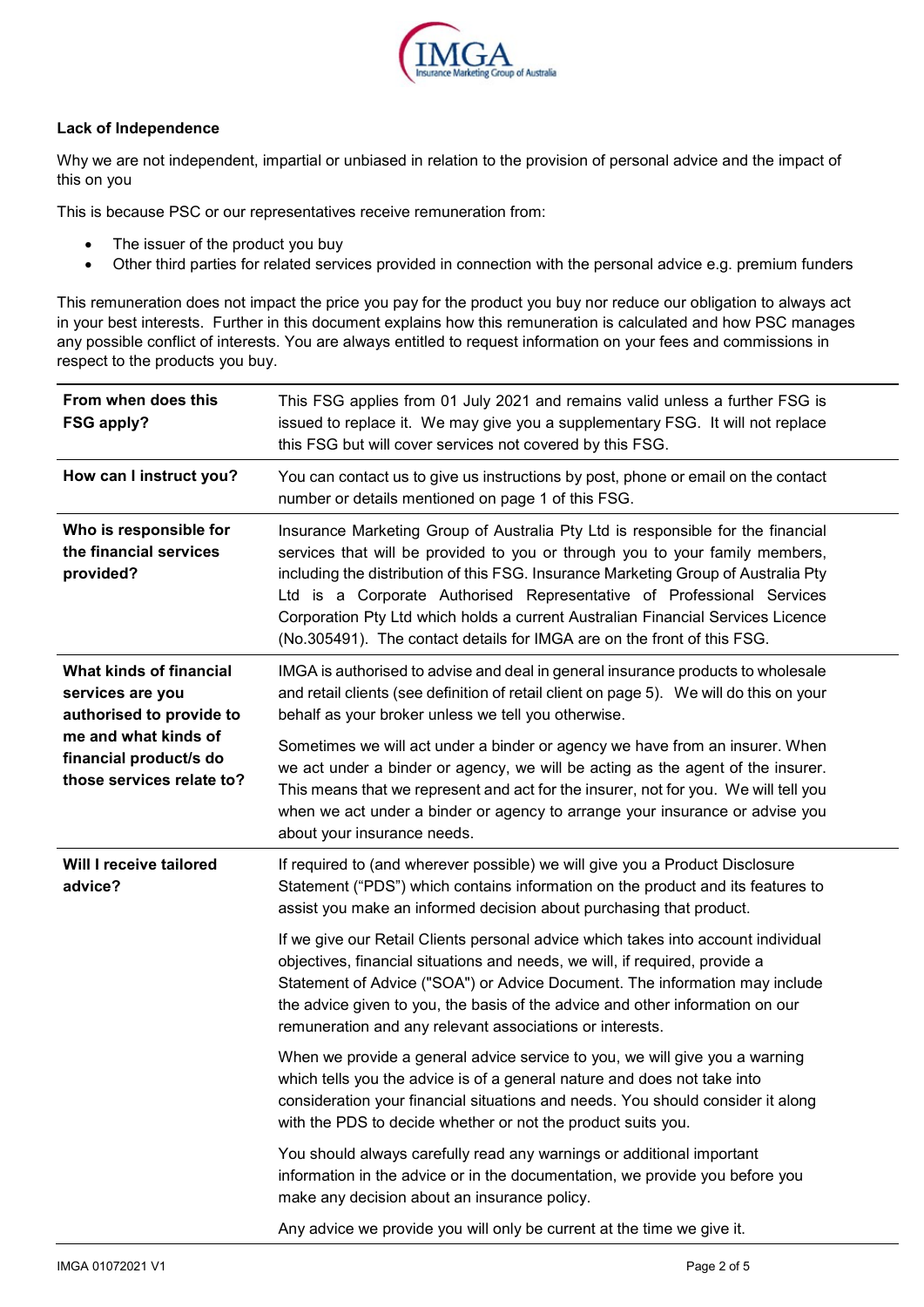

| What information do you<br>maintain in my file and<br>can I examine my file?                  | IMGA maintains a record of your personal profile, including details of insurance<br>policies that we arrange or issue for you. We may also maintain records of any<br>recommendations or advice given to you. We will retain this FSG and any other<br>FSG given to you as well as any SOA, Advice document or PDS that we give or<br>pass on to you for the period required by law.                                                        |  |  |
|-----------------------------------------------------------------------------------------------|---------------------------------------------------------------------------------------------------------------------------------------------------------------------------------------------------------------------------------------------------------------------------------------------------------------------------------------------------------------------------------------------------------------------------------------------|--|--|
|                                                                                               | We are committed to ensuring the privacy and security of your personal<br>information. IMGA is part of the PSC Insurance Group, which has a standard<br>privacy policy that applies to all group entities. This is available on request. A<br>available<br><b>PSC</b><br>also<br>Insurance<br>Group<br>website<br>copy<br>is<br>on<br>www.pscinsurance.com.au.                                                                              |  |  |
|                                                                                               | If you wish to look at your file please ask us. We will arrange for you to do so.                                                                                                                                                                                                                                                                                                                                                           |  |  |
| How will I pay for the<br>services provided?                                                  | For each insurance product, the insurer will charge a premium that includes any<br>relevant taxes, charges and levies. IMGA often receives a payment based on a<br>percentage of this premium (excluding relevant taxes, charges and levies) called<br>commission, which is paid to IMGA by the insurers. In some cases, you will also<br>be charged a fee which will be shown on the invoice that is sent to you.                          |  |  |
|                                                                                               | You can choose to pay for our services by any of the payment methods set out<br>in the invoice. You are required to pay IMGA within the time set out on the invoice.                                                                                                                                                                                                                                                                        |  |  |
|                                                                                               | When you pay us your premium it will be banked into IMGA's trust account. We<br>will retain the commission from the premium you pay us and remit the balance to<br>the insurer in accordance with our arrangements with the insurer. We will earn<br>interest on the premium while it is in our trust account or may invest the premium<br>and earn a return. We will retain any interest or return on investment earned on<br>the premium. |  |  |
|                                                                                               | If there is a refund of premium owed to you because of a cancellation or alteration<br>to a policy, we will retain any fee we have charged you. We may also retain our<br>commission from any premium that is refunded to you by an insurer. We will<br>deduct any unpaid fee or retained commission from the refunded premium before<br>sending the difference to you.                                                                     |  |  |
| How are any                                                                                   | IMGA's commission will be calculated based on the following formula:                                                                                                                                                                                                                                                                                                                                                                        |  |  |
| commissions, fees or<br>other benefits calculated<br>for providing the financial<br>services? | $X = Y\% \times P$                                                                                                                                                                                                                                                                                                                                                                                                                          |  |  |
|                                                                                               | In this formula:                                                                                                                                                                                                                                                                                                                                                                                                                            |  |  |
|                                                                                               | $X = I MGA$ 's commission                                                                                                                                                                                                                                                                                                                                                                                                                   |  |  |
|                                                                                               | Y% = the percentage commission paid to IMGA by the insurer. Our commission<br>varies between 0% and 30%.                                                                                                                                                                                                                                                                                                                                    |  |  |
|                                                                                               | $P =$ the amount you pay for any insurance policy (less any government fees or<br>charges included in that amount).                                                                                                                                                                                                                                                                                                                         |  |  |
|                                                                                               | Any fees that we charge you will be:<br>An administration fee in addition to commission when you enter into an<br>insurance policy.                                                                                                                                                                                                                                                                                                         |  |  |
|                                                                                               | A flat fee for arranging an insurance policy or a fee based upon the time we<br>$\bullet$<br>spend advising you.<br>An annual management fee.<br>$\bullet$                                                                                                                                                                                                                                                                                  |  |  |
|                                                                                               | We do not often pay any commissions, fees or benefits to others who refer you                                                                                                                                                                                                                                                                                                                                                               |  |  |
|                                                                                               | to us or refer us to an insurer. If we do, we will pay commissions to those people<br>out of our commission or fees (not in addition to those amounts), in the range of<br>0% to 25% of our commission or fees.                                                                                                                                                                                                                             |  |  |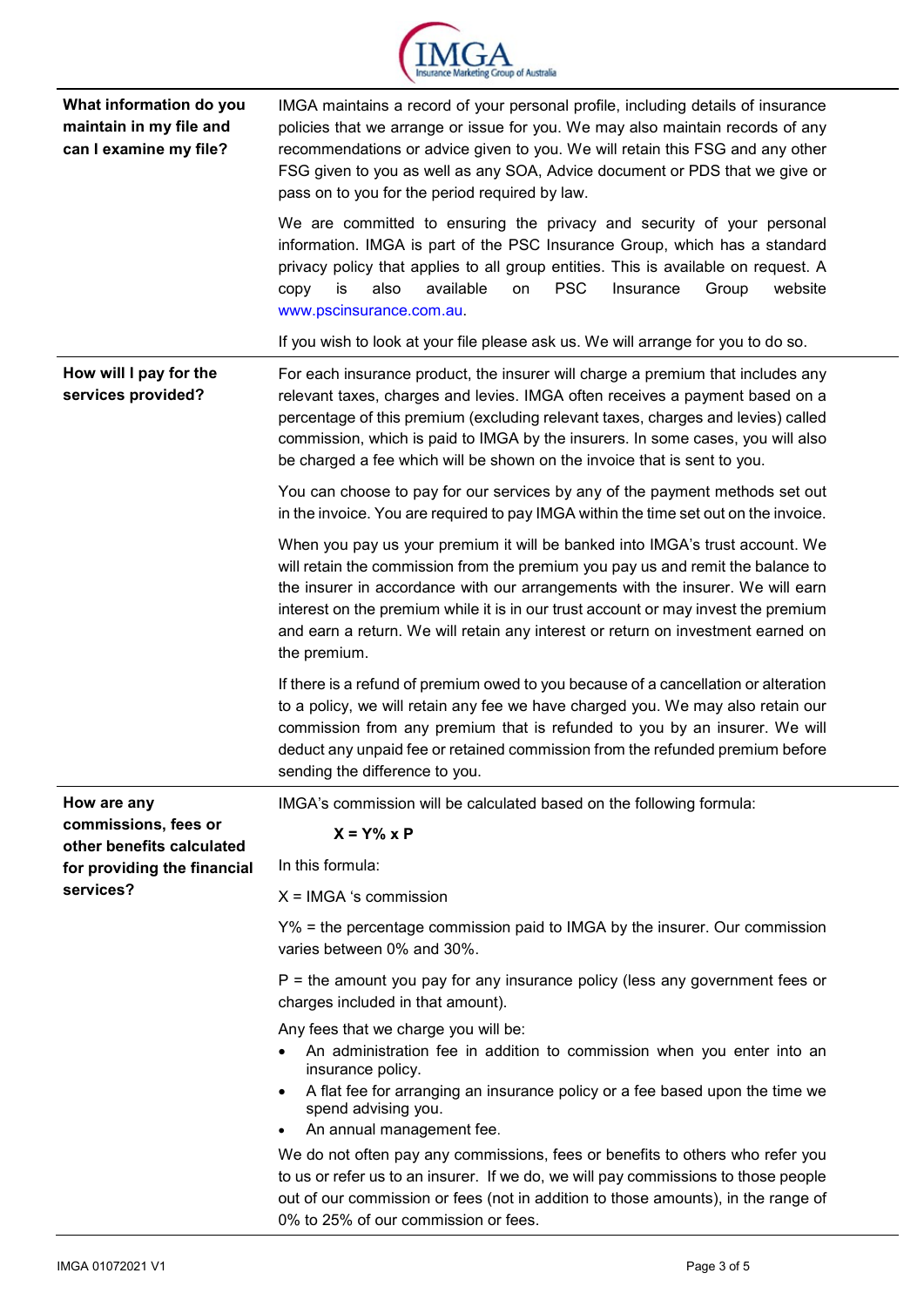

Our employees that will assist you with your insurance needs will be paid a market salary that may include bonuses based on performance criteria.

If we give you personal advice, we will inform you of any fees, commission or other payments we, our associates or anyone referring you to us (or us to any insurer) will receive in relation to the policies that are the subject of the advice.

#### **PSC Insurance Group**

IMGA is a member of the PSC Insurance Group, which is a collection of related financial services businesses. The businesses operated in the group include insurance broking, underwriting agencies (on behalf of local and overseas insurers), workers compensation consulting and claims administration.

These businesses operate independently from the PSC broking business although they are related companies. We will inform you if your insurances are placed through one of these entities or we recommend or engage any of these entities to provide services to you.

We refer you to the PSC Group website for further details on all related companies at www.pscinsurancegroup.com.au.

# **Steadfast**

IMGA is a Steadfast Group Limited (Steadfast) Network Broker. Steadfast has exclusive arrangements with some insurers and premium funders (Partners) under which Steadfast will receive between 1 - 4% commissions for each product arranged by IMGA with those Partners. Steadfast is also a shareholder of some Partners.

IMGA may receive a proportion of that commission from Steadfast at the end of each financial year (or other agreed period).

As a Steadfast Network Broker we have access to member services including model operating and compliance tools, procedures, manuals and training, legal, technical, banking and recruitment advice and assistance, group insurance arrangements, product comparison and placement support, claims support and group purchasing arrangements. These member services are either funded by Steadfast, subsidised by Steadfast or available exclusively to Steadfast Network Brokers for a fee.

You can obtain a copy of Steadfast's FSG at [www.steadfast.com.au.](http://www.steadfast.com.au/)

## **Premium funders**

If we arrange premium funding for you we may be paid a commission by the premium funder. We may also charge you a fee (or both). The commission that we are paid by the premium funder is usually calculated as a percentage of your insurance premium (including government fees or changes). If you instruct us to arrange or issue a product, this is when we become entitled to the commission.

Our commission rates for premium funding are in the range of 0% to 4% of funded premium. When we arrange premium funding for you, you can ask us what commission rates we are paid for that funding arrangement compared to the other arrangements that were available to you.

Do you have any relationships or associations with the insurers who issue the insurance policies or any other material relationships?